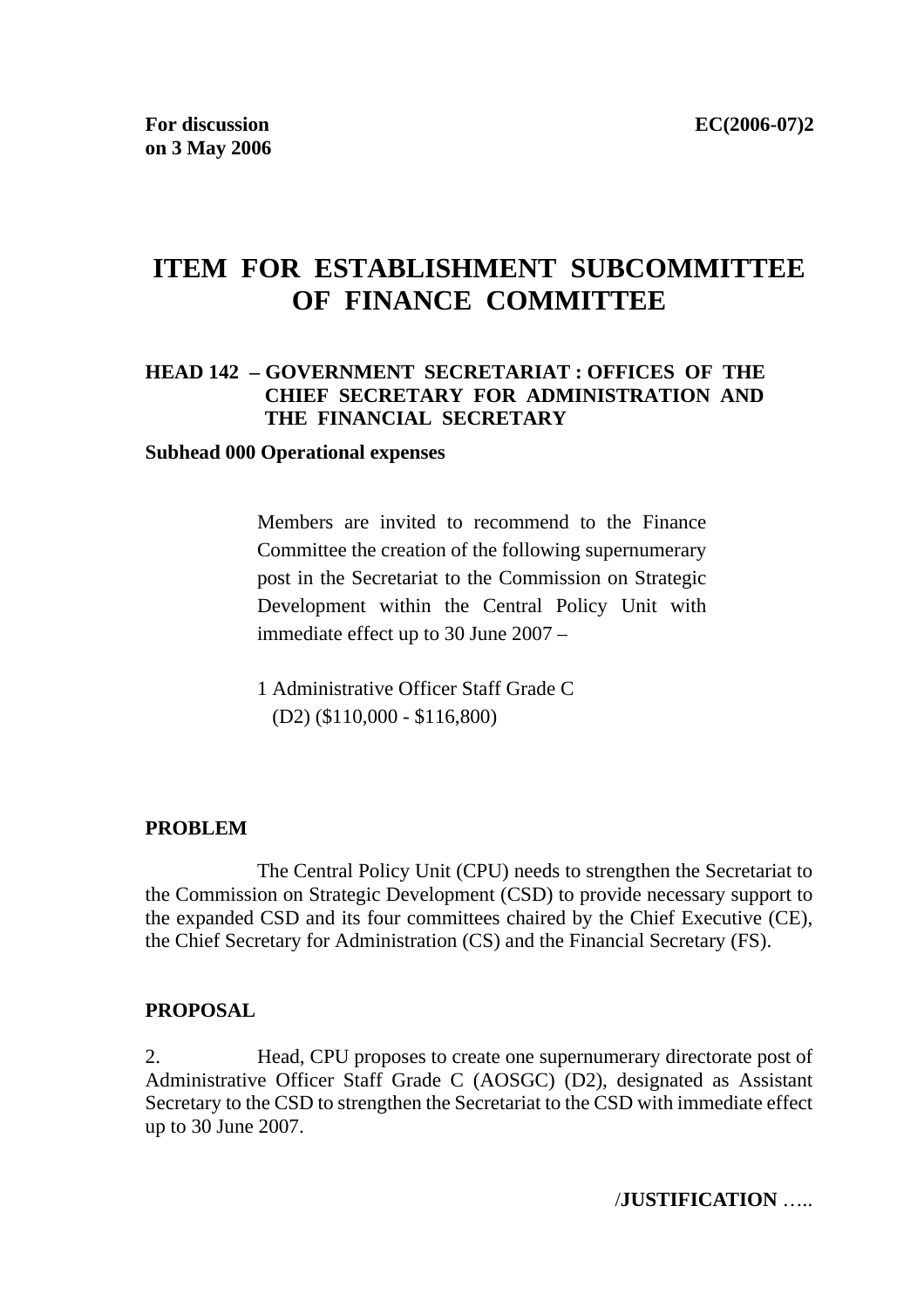### **JUSTIFICATION**

### **Role and Structure of the Commission on Strategic Development**

3. The CSD was set up in February 1998 with the following terms of reference –

- (a) to advise the CE on Hong Kong's long-term development needs and goals; and
- (b) to conduct reviews and studies on Hong Kong's economy, human resources, education, housing, land supply, environmental protection and relations with the Mainland to ensure that Hong Kong's resources are well-used, and that Hong Kong keeps up with world trends in competitive terms, and to maintain the vitality of economic development.

4. At that time, the CSD comprised no more than 13 non-official members and two official members, viz., the CS and the FS. There were no committees, sub-committees or working groups. A Secretariat comprising seven officers, i.e., one Administrative Officer Staff Grade B (AOSGB) (D3), designated as Secretary to the CSD, one Government Town Planner (GTP) (D2) and five supporting non-directorate administrative, executive, clerical and secretarial grade officers, was created in the CPU to support the operation of the CSD. This Secretariat reported directly to Head, CPU and operated independently of the rest of the CPU.

5. In his Policy Address on 12 October 2005, the CE announced that he looked upon the CSD as the most important advisory body, and would substantially expand its membership by inviting talent from different fields. The expanded CSD would provide a platform for all sectors of the community to explore with the Government major issues pertaining to our long-term development. It would be able to gauge a wide range of community views, thereby laying the foundation for formulating specific policies, and making the process more scientific and transparent, backed up by enhanced public participation and acceptance.

6. Appointments to the expanded CSD were announced on 15 November 2005. There are presently 153 non-official and four official members serving on its four committees, viz., Executive Committee, Committee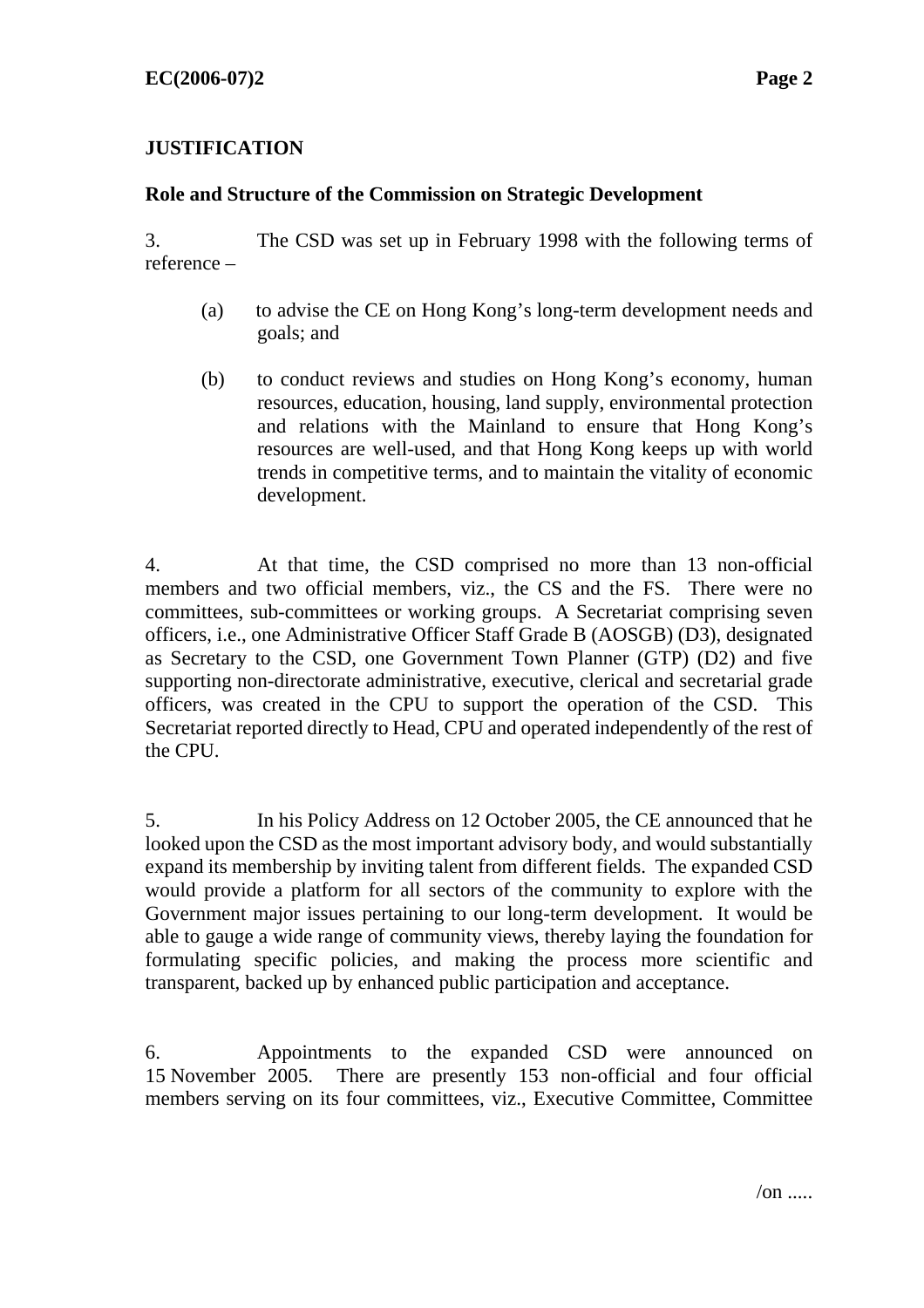Encl. 1

on Governance and Political Development, Committee on Social Development and Quality of Life, and Committee on Economic Development and Economic Cooperation with the Mainland. The first two committees are chaired by the CE and the other two by the CS and the FS respectively. The terms of reference of the four committees, each with 35 to 40 members, are at Enclosure 1.

7. The committees hold regular meetings about once every two months. In between these regular meetings, the committees may, as and when necessary, organise informal meetings or workshops to provide members with more opportunities to discuss and explore topical issues in-depth. This means that there will be about 24 committee meetings chaired by the three most senior officials of the Hong Kong Special Administrative Region Government and about the same number of informal meetings or workshops organised by the Secretariat each year. Since the expansion of the Commission in November 2005 and up to the end of April 2006, the Secretariat to the CSD has already organised three workshops and one informal meeting for the four committees, and will organise at least three more workshops in the coming three months on the important strategic issues relating to population policy, review of the role, functions and structure of District Councils and the political appointment system. Members of the four committees consider the setting up of working groups and the convening of more workshops necessary for the effective operation of the CSD. The Secretariat expects to organise or convene more workshops or informal meetings outside the formal committee meetings, regardless of whether specific working groups are to be formed or not.

8. The increase in the membership of the CSD, the setting up of four committees with specific terms of reference, and the Commission becoming the most important advisory body to the CE entail a significant increase in workload, both in terms of complexity and volume. Our working experience since November 2005 has clearly demonstrated that such workload is beyond the capacity of the manpower of the original Secretariat, and there is an urgent and genuine need to augment the Secretariat at various levels. Starting from 1 April 2006, six additional non-directorate posts have been created in the Secretariat. Incumbents of these posts are providing the essential general support services including general research support work, logistics for meetings and briefings, administration support service, handling of general enquiries and complaints, etc. To effectively support the operation of the expanded CSD, it is also necessary to reinforce the Secretariat at the directorate level.

/**Need** .....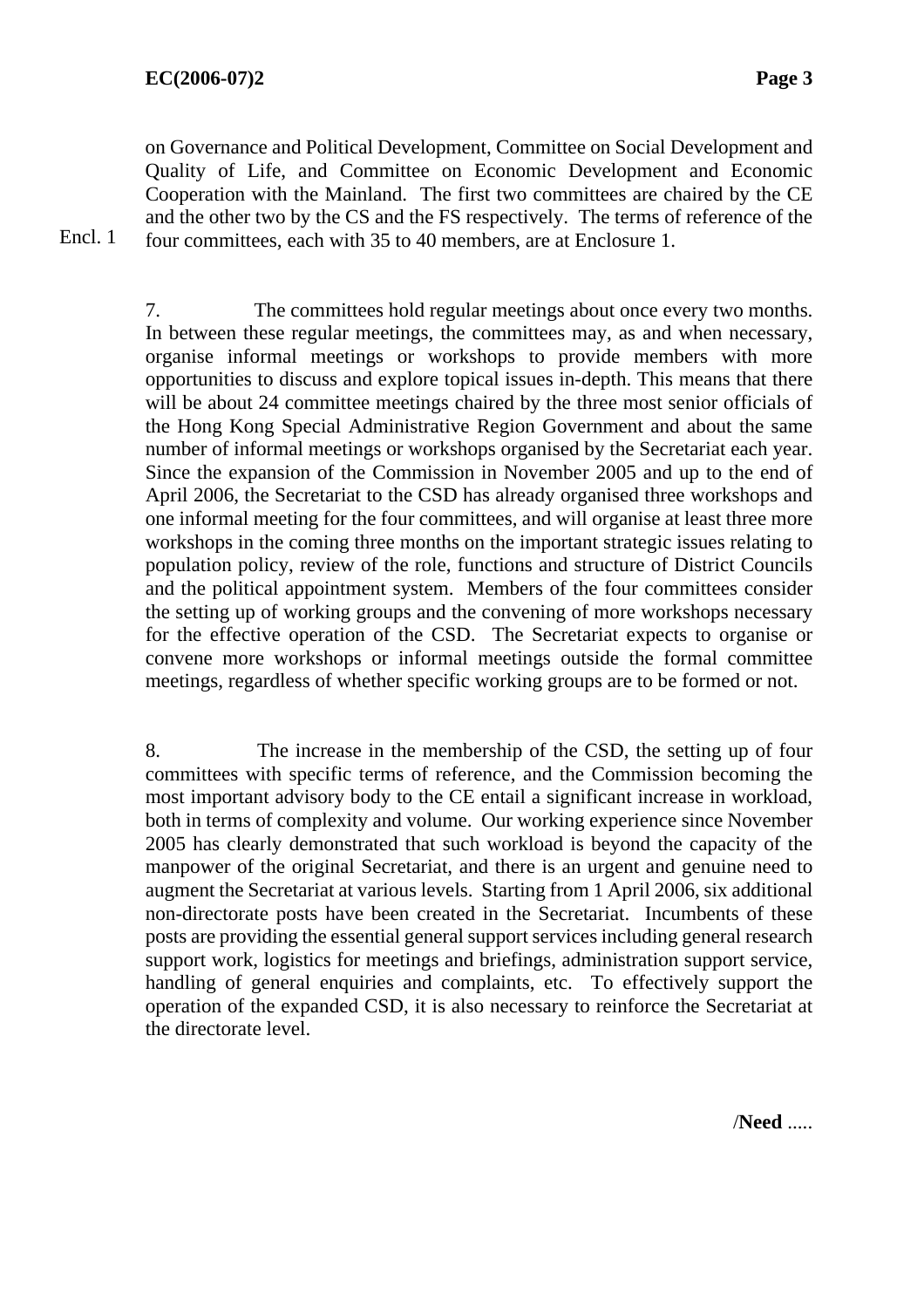### **Need for a Supernumerary Administrative Officer Staff Grade C (D2) Post**

9. At present, the Secretary to the CSD is supported at the directorate level by a GTP (D2). The latter's primary input lies in the professional aspects of global, regional and Mainland development trends as well as demographic issues that affect Hong Kong. The job description of the GTP post is at Enclosure 2. The expanded CSD and the much increased frequency of meetings to discuss a wide spectrum of strategic issues involve additional work of both political and administrative nature. Moreover, the CE has made it clear that the nature of CSD's work requires a more interactive approach involving frequent and direct exchanges between members and the Secretariat. This gives rise to an additional dimension to the Secretary's duties, and hence the need to give him appropriate directorate support. With over 150 high powered and influential members in the Commission, the Secretary to the CSD needs one more directorate officer to assist him in discharging the following duties – Encl. 2

- (a) undertaking policy researches and analyses, and preparing papers to present strategic issues for consideration by the committees;
- (b) overseeing the studies instigated by the committees;
- (c) organising the logistics of the four committees and keeping proper records of committee meetings, workshops and informal meetings;
- (d) coordinating with parties within and outside the Government on issues for discussion by the committees;
- (e) interacting with members through various media with a view to incorporating their ideas for consideration by the committees; and
- (f) handling publicity and public relations for the committees.

10. During its current term, the CSD will deal with complex topics ranging from our international competitiveness, the design of a universal suffrage system, population policy, income inequality/social mobility and creation of employment opportunities. Given the wide range and complexity of the work involved, and the status and importance of the CSD, we consider that such work calls for dedicated and additional support at the directorate (D2) level in the Secretariat. In view of the breadth of strategic issues that the expanded CSD will tackle, the additional directorate officer will need to coordinate and liaise with relevant parties in conducting researches and preparing discussion papers and reports for the Commission. Specific issues include, for example, Hong Kong's international competitiveness, Hong Kong's role in international community and external affairs, development of high value-added logistics industry in Hong Kong,

/electoral .....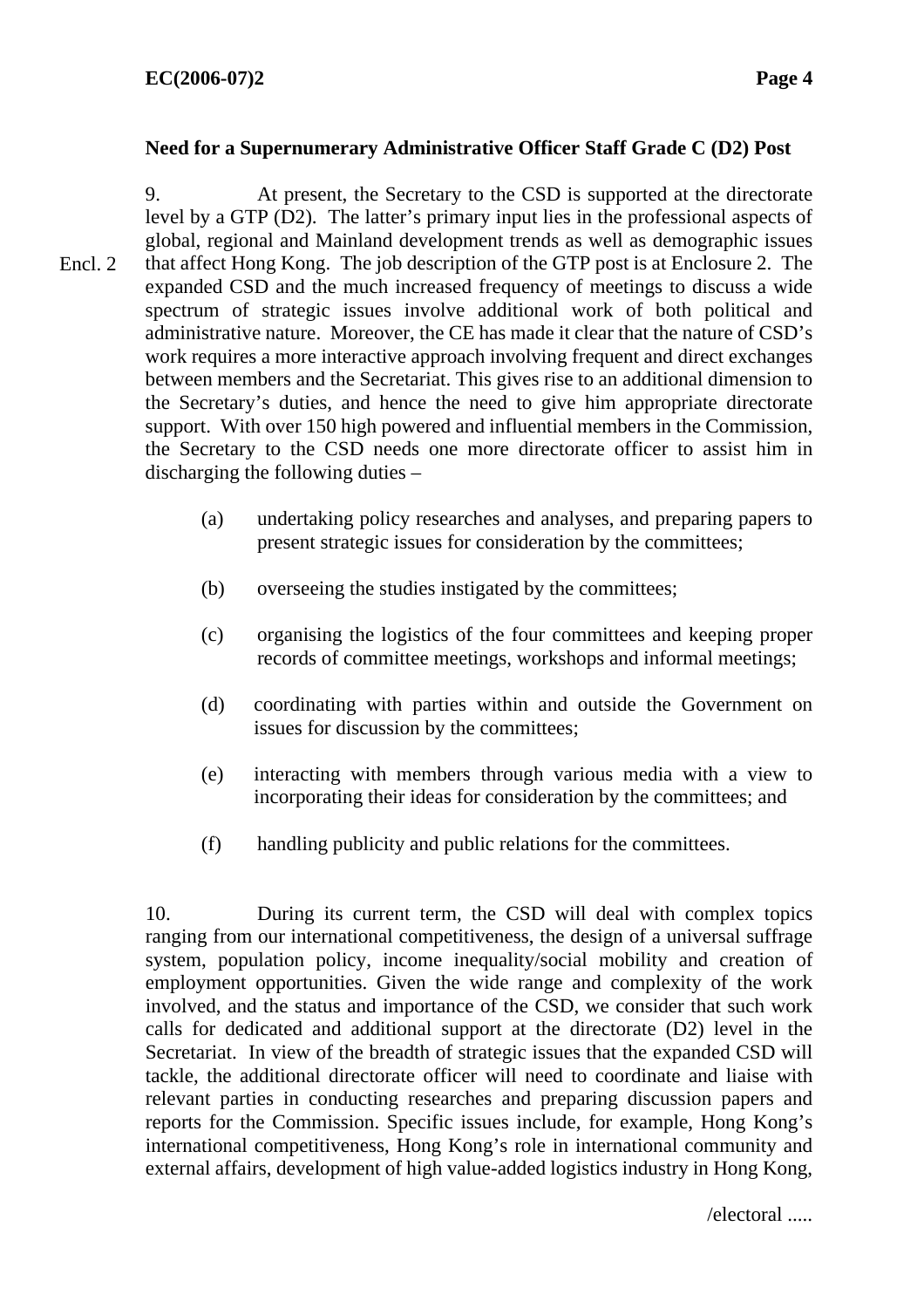electoral arrangements for the selection of the CE and the formation of the Legislative Council, etc. These tasks require an officer with vast policy formulation experience in the Government as well as a high level of analytical and intellectual capability. We therefore propose to create a post of Assistant Secretary to the CSD at the rank of AOSGC (D2). The duty list of the proposed post is at Enclosure 3.

Encl. 3

11. We took the view that the proposed post of Assistant Secretary to the CSD should be created on a permanent basis. It has always been our policy to review the justification for staff resources periodically in response to changing needs and circumstances, even if the posts were provided on a permanent basis. At earlier meetings of the Legislative Council Panel on Public Service and the Establishment Subcommittee, some Members considered that, as the current term of the CSD would expire on 30 June 2007, only a time-limited post should be created. We have therefore re-examined our proposal and are prepared to accept the suggestion that the proposed post of Assistant Secretary to the CSD be created on a supernumerary basis with immediate effect until 30 June 2007. As soon as circumstances permit a definitive position to be taken with the future CSD, we will consider making further recommendations to the Finance Committee/ Establishment Subcommittee on the longer term directorate support required by the Secretariat.

12. The proposed organisation chart of the Secretariat to the CSD is at Enclosure 4. Encl. 4

### **Alternatives**

13. The first alternative is to maintain the status quo by not providing any additional staff at the directorate level. We believe that this will result in inadequate support for the expanded CSD. The GTP post, as explained in paragraph 9 above, is mainly to provide professional inputs to the work of the CSD. We have considered the feasibility of redeploying other directorate staff within the CPU to take on the new duties. While such redeployment has been resorted to cover temporary staffing shortfalls, we consider that the proper functioning of the expanded CSD has to be provided for on an on-going basis. Another consideration is that the basic work of the CPU, in terms of policy research, collection and analysis of community feedback and research support for Pearl River Delta and Pan-Pearl River Delta development, has been stepped up in recent years and the existing directorate staff are already fully engaged in these duties. Further internal staff redeployment would not be possible, without affecting the normal duties of the CPU.

### /**FINANCIAL** .....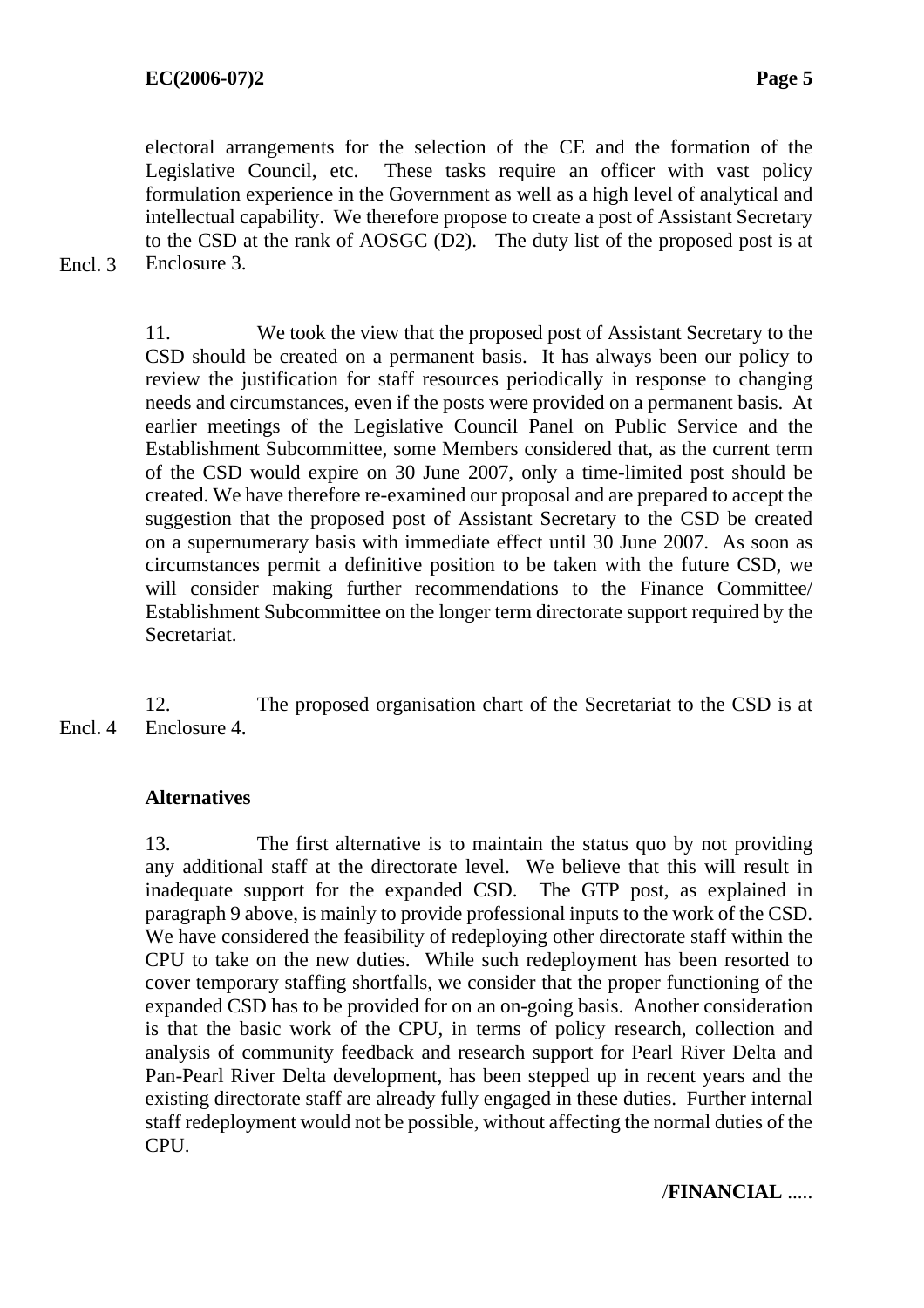### **FINANCIAL IMPLICATIONS**

14. The additional notional annual salary cost of the proposed AOSGC (D2) post at mid-point is \$1,360,800, and its full annual average staff cost, including salary and staff on-cost, is \$2,026,000.

### **ESTABLISHMENT CHANGES**

15. The establishment changes under Head 142 - Government Secretariat: Offices of the Chief Secretary for Administration and the Financial Secretary in the past two years are as follows –

| <b>Establishment</b><br>(Note) | <b>Number of Posts</b>                     |                              |                              |  |
|--------------------------------|--------------------------------------------|------------------------------|------------------------------|--|
|                                | <b>Existing</b><br>(as at<br>1 April 2006) | As at<br><b>1 April 2005</b> | As at<br><b>1 April 2004</b> |  |
| A                              | $32 + (2)$ @                               | $32 + (1)$                   | $26 + (2)$                   |  |
| B                              | 96                                         | 93                           | 80                           |  |
| $\mathsf{C}$                   | 366                                        | 360                          | 347                          |  |
| <b>Total</b>                   | $494 +$<br>$(2)*$                          | $485 + (1)$ #                | $453 + (2)$                  |  |

Note:

- A ranks in the directorate pay scale or equivalent
- B non-directorate ranks the maximum pay point of which is above MPS Point 33 or equivalent
- C non-directorate ranks the maximum pay point of which is at or below MPS Point 33 or equivalent
- ( ) number of supernumerary directorate posts
- @ As at 1 April 2006, there were two unfilled directorate posts.
- \* The increase over 1 April 2005 is mainly due to the creation of posts for the Secretariat to the Commission on Poverty and the Secretariat to the CSD, partly offset by deletion of posts for Hong Kong Guangdong Cooperation Coordination Unit.
- # The increase over 1 April 2004 is mainly due to the cost neutral redeployment of posts from the Commerce, Industry and Technology Bureau and the Financial Services and the Treasury Bureau upon setting up of the Economic Analysis and Business Facilitation Unit under FS' Office with effect from 1 June 2004 following transfer of responsibilities.

Remark:

The Finance Committee approved on 7 April 2006 the creation of one supernumerary AOSGC(D2) post to provide support in taking forward the Tamar development project.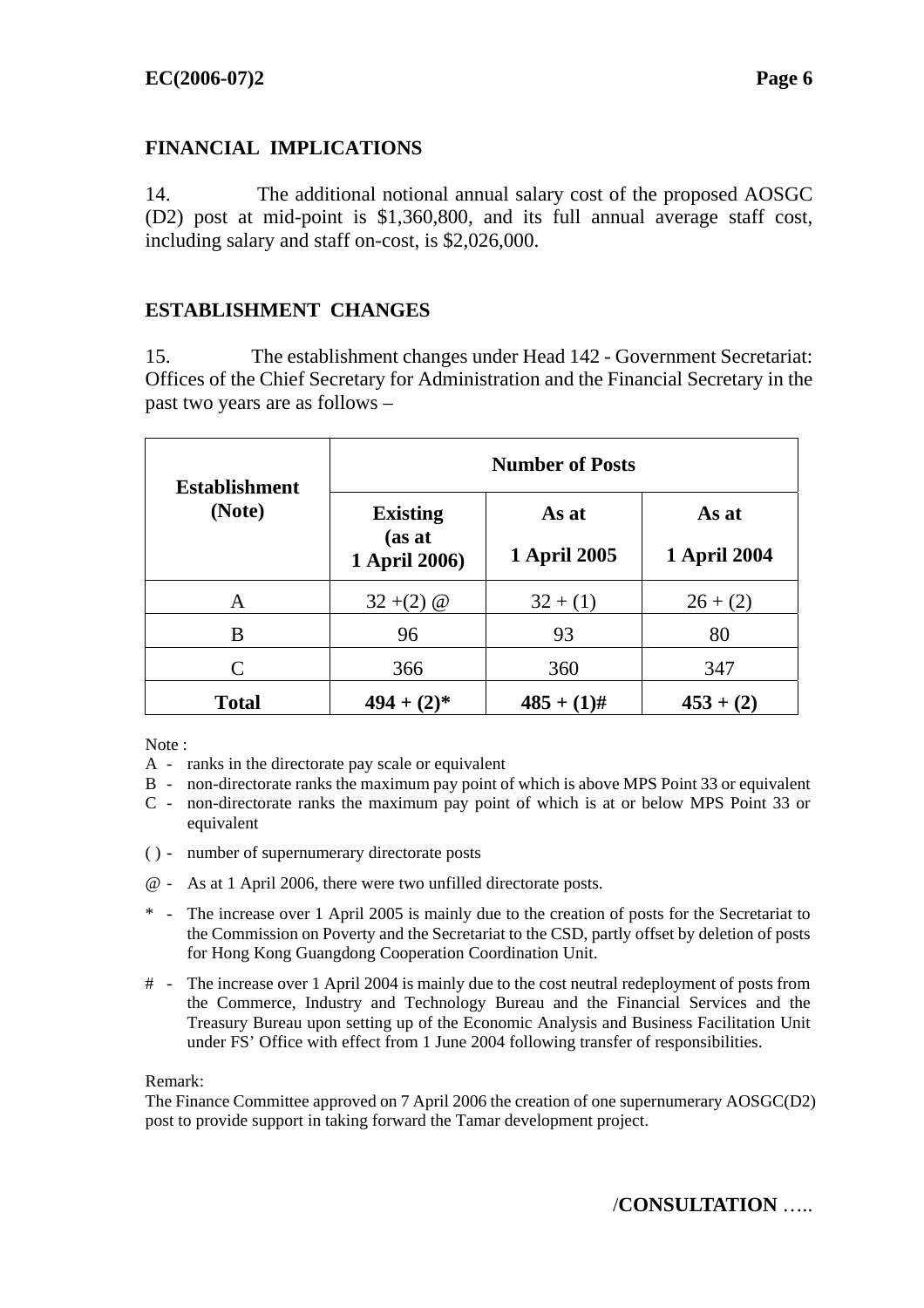# **CONSULTATION WITH LEGISLATIVE COUNCIL**

### **Panel on Public Service**

16. We consulted the Legislative Council Panel on Public Service on 16 January 2006 on an earlier proposal of creating a permanent directorate post of AOSGC (D2). A few Members of the Panel expressed concerns about the justifications for the proposal. They considered that it was more appropriate to create non-directorate posts, such as research officer and secretarial posts to undertake the required duties of policy research and analysis, organise the logistics of the four committees and keep proper records of committee meetings given that the Commission was being supported by two directorate officers. They did not consider it justified to create at this stage additional posts on a permanent basis given that the functions of the Commission might change after the expiry of the current term of office of the CE and members of the Commission in June 2007. One Member supported the staffing proposal in principle to provide the necessary support to the expanded CSD. However, the need for the post on a long-term basis should be reviewed having regard to any changes in workload of the Secretariat to the CSD upon the expiry of the current term of office of the CSD members on 30 June 2007.

# **Establishment Subcommittee**

17. The Establishment Subcommittee discussed at its meeting on 8 February 2006 the proposal of creating a permanent directorate post of AOSGC (D2). A few Members expressed concerns about the justifications for the proposal. They shared the concern of some Members of the Legislative Council Panel on Public Service and considered it more appropriate to provide additional manpower at the non-directorate level. They were also of the view that given the uncertainty over the status of the CSD in the long run, the Administration should consider the creation of a supernumerary directorate post at this stage. One Member appreciated the importance of the CSD and looked forward to its contributions to the strategy and policy formulation for the long-term development of Hong Kong. He supported the proposal of strengthening the directorate support in the Secretariat but considered that a supernumerary post was more appropriate given the uncertain status of the CSD beyond June 2007.

18. As explained above, we consider it necessary to strengthen directorate support in the Secretariat in order to enable it to cope effectively with the new workload. Addressing strategic issues which are crucial to our long-term developments, the CSD deserves a level of support commensurate with its mission. For the reasons given in paragraphs 9 and 10 above, and in view of the additional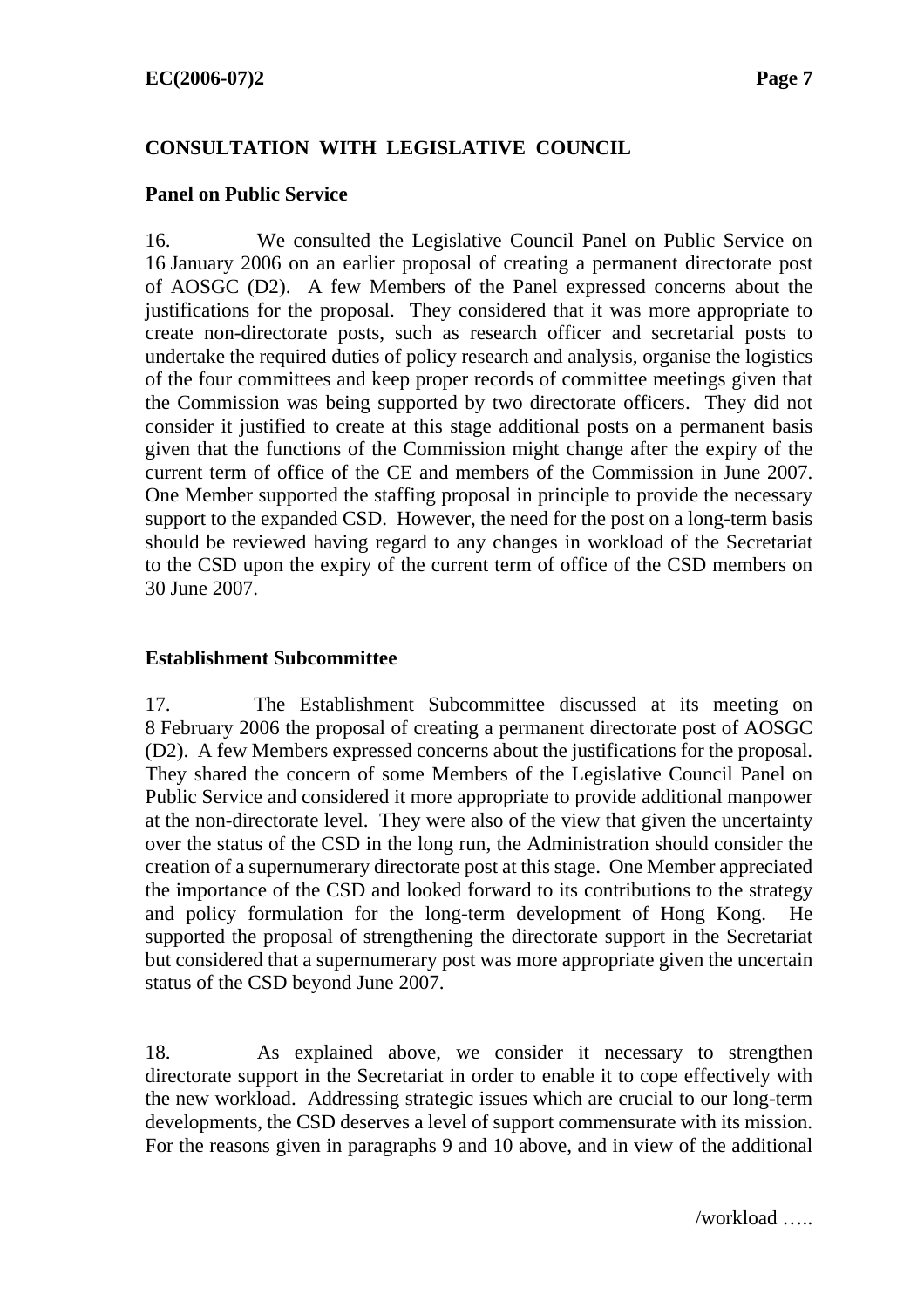workload after CSD's expansion and the setting up of its four committees, the proposed D2 post is genuinely needed. We consider a total of three directorate posts to service four separate committees of 35 to 40 members each, meeting bimonthly plus other workshops and engaged in frequent interaction to be a reasonable provision. This assessment has taken into account the respective terms of reference of the committees and experience from three rounds of meetings held since November 2005.

# **CIVIL SERVICE BUREAU COMMENTS**

19. The Civil Service Bureau considers the proposed staffing proposal in this paper functionally justified. The grading and ranking of the post to be created are considered appropriate having regard to the level and scope of responsibilities in question.

### **ADVICE OF THE STANDING COMMITTEE ON DIRECTORATE SALARIES AND CONDITIONS OF SERVICE**

20. As the directorate post is proposed on a supernumerary basis, its creation, if approved, will be reported to the Standing Committee on Directorate Salaries and Conditions of Service in accordance with the agreed procedure.

-----------------------------------------

Central Policy Unit April 2006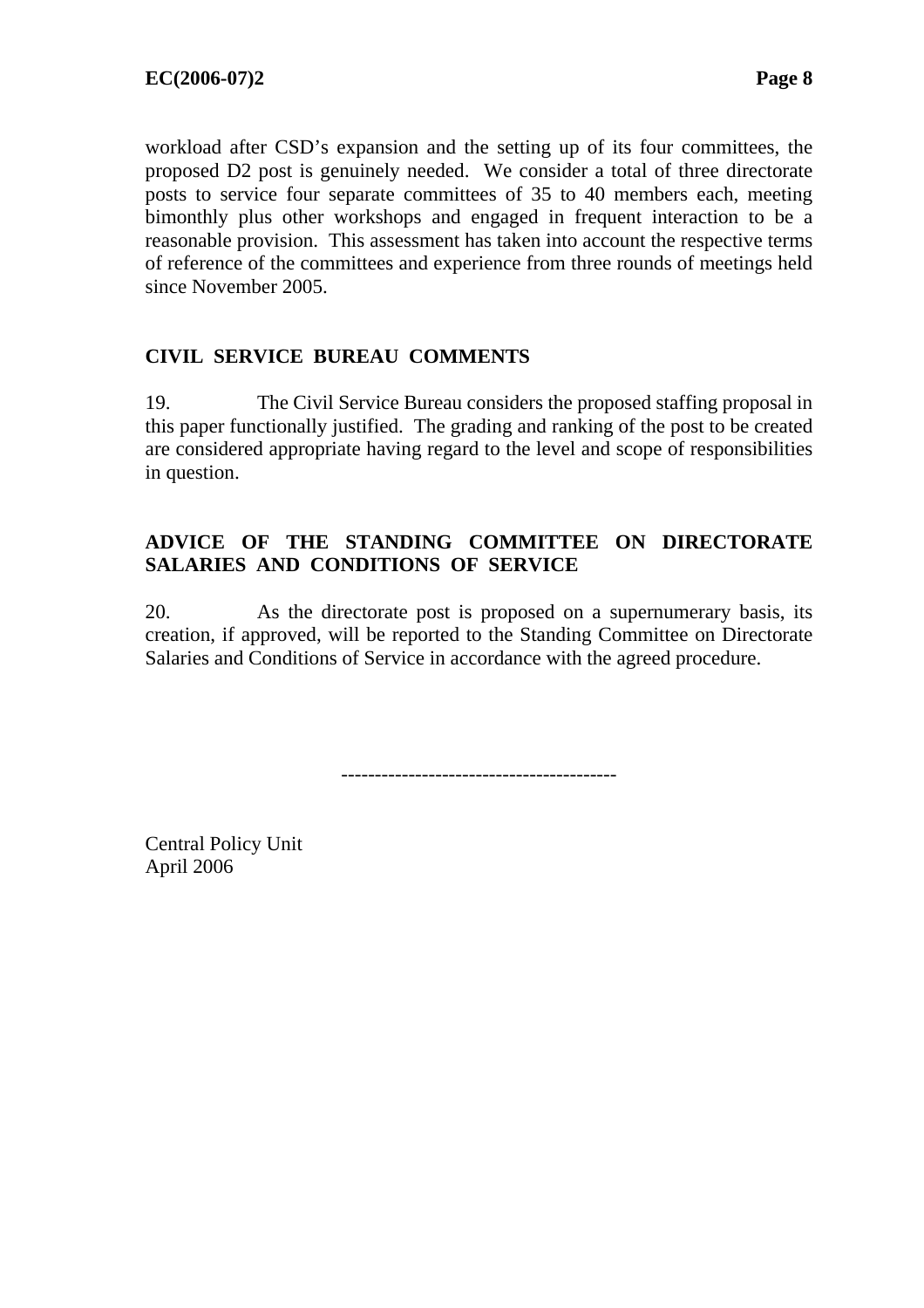# **Terms of Reference**

### *Executive Committee*

- to advise the CE on Hong Kong's long-term development needs and goals; and
- to conduct reviews and studies of Hong Kong's economy, human resources, education, housing, land supply, environmental protection and relations with the Mainland to ensure that Hong Kong's resources are well-used, and that Hong Kong keeps up with world trends in competitive terms, and to maintain the vitality of economic development.

### *Committee on Governance and Political Development*

- to advise the CE on the direction and strategy of political development and enhancing the quality of governance; and
- to conduct studies on political development and governance issues of strategic importance.

# *Committee on Social Development and Quality of Life*

- to advise the CE on the direction and strategy of social development to enhance the quality of life in Hong Kong, including social harmony, environment and health, education and public welfare, transport, arts and culture, population, etc.; and
- to conduct studies on major social development issues of strategic importance.

### *Committee on Economic Development and Economic Cooperation with the Mainland*

- to advise the CE on the direction and strategy to enhance the economic development and competitiveness of Hong Kong, to explore the commercialisation of creative ideas and opportunities for exchanges among creative talent, and to foster closer regional cooperation between Hong Kong and the Mainland with particular reference to the Pearl River Delta (PRD) and the Pan-PRD; and
- to conduct studies on economic development issues of strategic importance.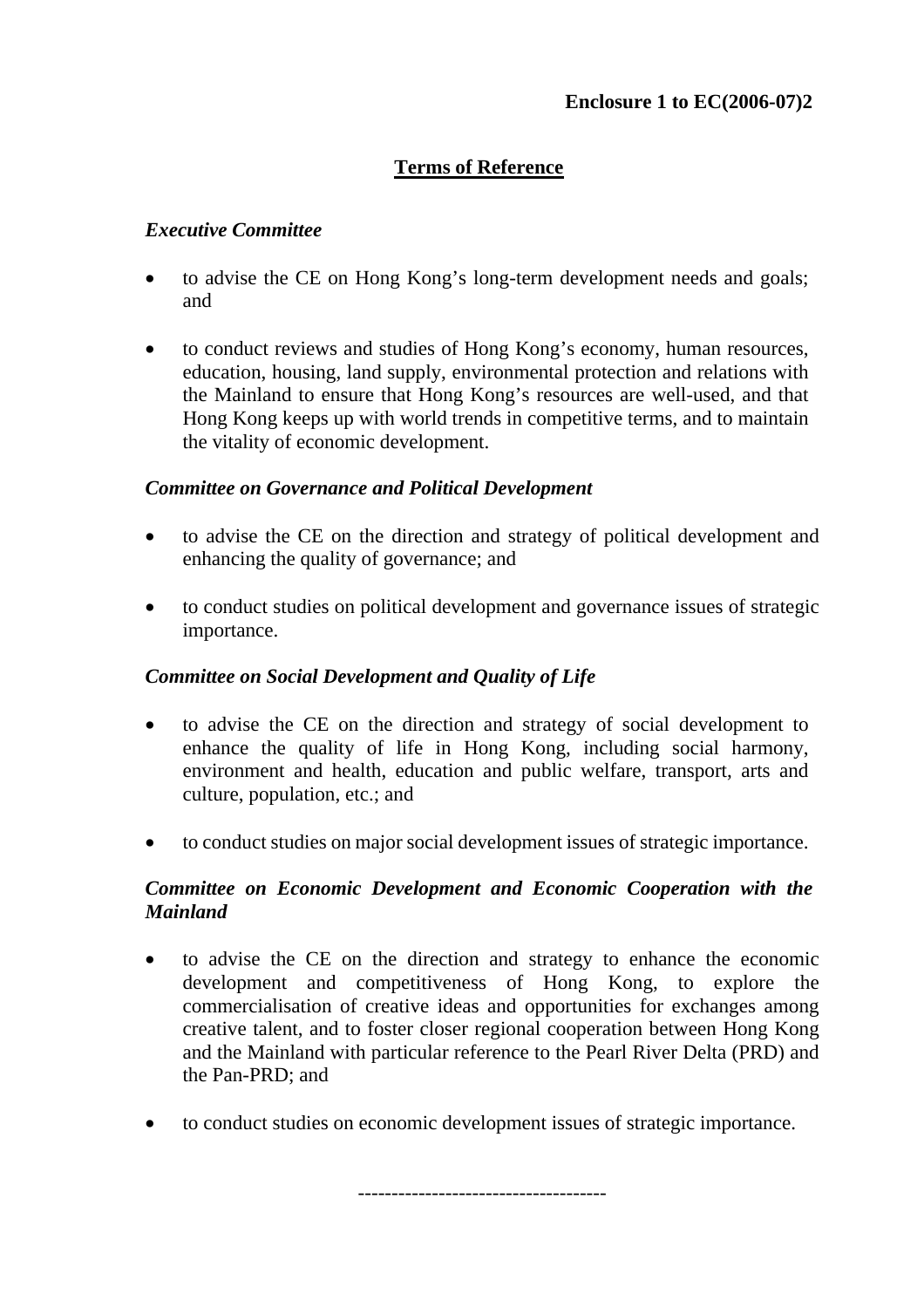**Enclosure 2 to EC(2006-07)2** 

### **Job description Government Town Planner (Commission on Strategic Development)**

| Post title            | : Government Town Planner (Commission on Strategic<br>Development) |  |
|-----------------------|--------------------------------------------------------------------|--|
| <b>Responsible to</b> | : Secretary to the Commission on Strategic Development             |  |
| <b>Rank</b>           | : Government Town Planner (D2)                                     |  |

#### **Major duties and responsibilities –**

- (a) assisting the Secretary to the Commission in preparing consultancy briefs and papers to facilitate the commissioning of consultancy projects initiated by the Commission;
- (b) assisting the Secretary to the Commission in monitoring the progress of consultancy projects and providing steer to consultants, on planning related issues in particular;
- (c) assisting the Secretary to the Commission in preparing study briefs and research papers on global, regional and Mainland development trends with significant impact on Hong Kong's development;
- (d) assisting the Secretary to the Commission in liaising with government bureaux and departments, and other organisations in providing inputs regarding strategic development issues;
- (e) assisting in liaising with interested parties outside the Government, in respect of the studies initiated by the Commission; and
- (f) undertaking any specific tasks as directed by the Secretary to the Commission.

--------------------------------------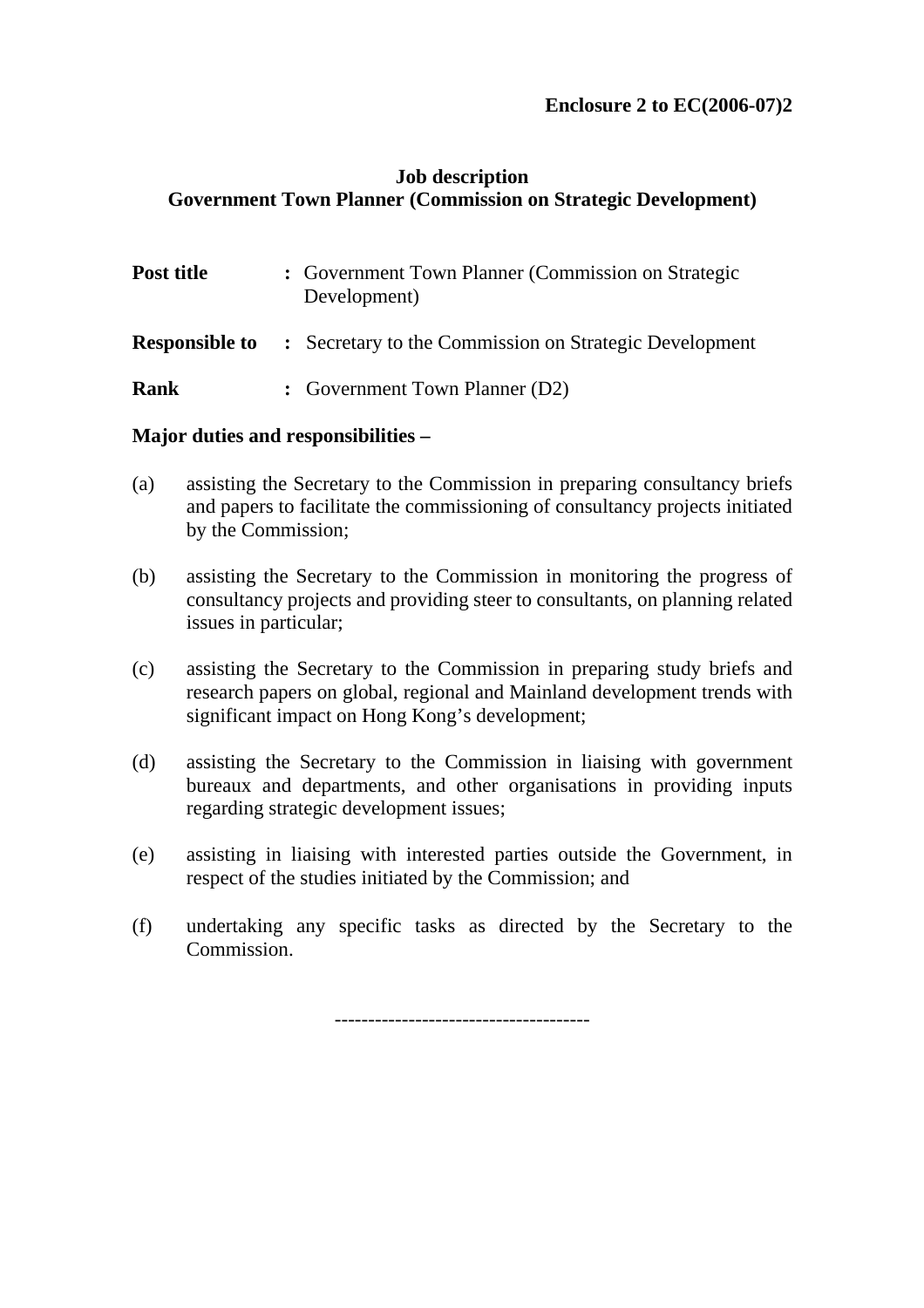#### **Enclosure 3 to EC(2006-07)2**

### **Job description Assistant Secretary to the Commission on Strategic Development**

| Post title            | : Assistant Secretary to the Commission on Strategic<br>Development |
|-----------------------|---------------------------------------------------------------------|
| <b>Responsible to</b> | : Secretary to the Commission on Strategic Development              |
| <b>Rank</b>           | : Administrative Officer Staff Grade C (D2)                         |

#### **Major duties and responsibilities –**

The Assistant Secretary to the Commission on Strategic Development is the deputy to the Secretary to the Commission and is responsible for -

- (a) undertaking policy research and analysis as directed by the Commission and its committees and overseeing the studies instigated by the committees;
- (b) coordinating and preparing papers for the Commission's committees, following up their advice and recommendations, and preparing reports on the work of the Commission and its committees;
- (c) providing secretariat and other support services to the Commission's committees, including the logistics of meetings and record keeping, etc.;
- (d) liaising with government bureaux and departments and other organisations in coordinating issues for discussion by the Commission's committees and in following up their advice and recommendations;
- (e) handling public relations with other organisations, in particular the media, and publicity on the Commission and its committees; and
- (f) assisting the Secretary to the Commission in administering the Secretariat to the Commission.

----------------------------------------